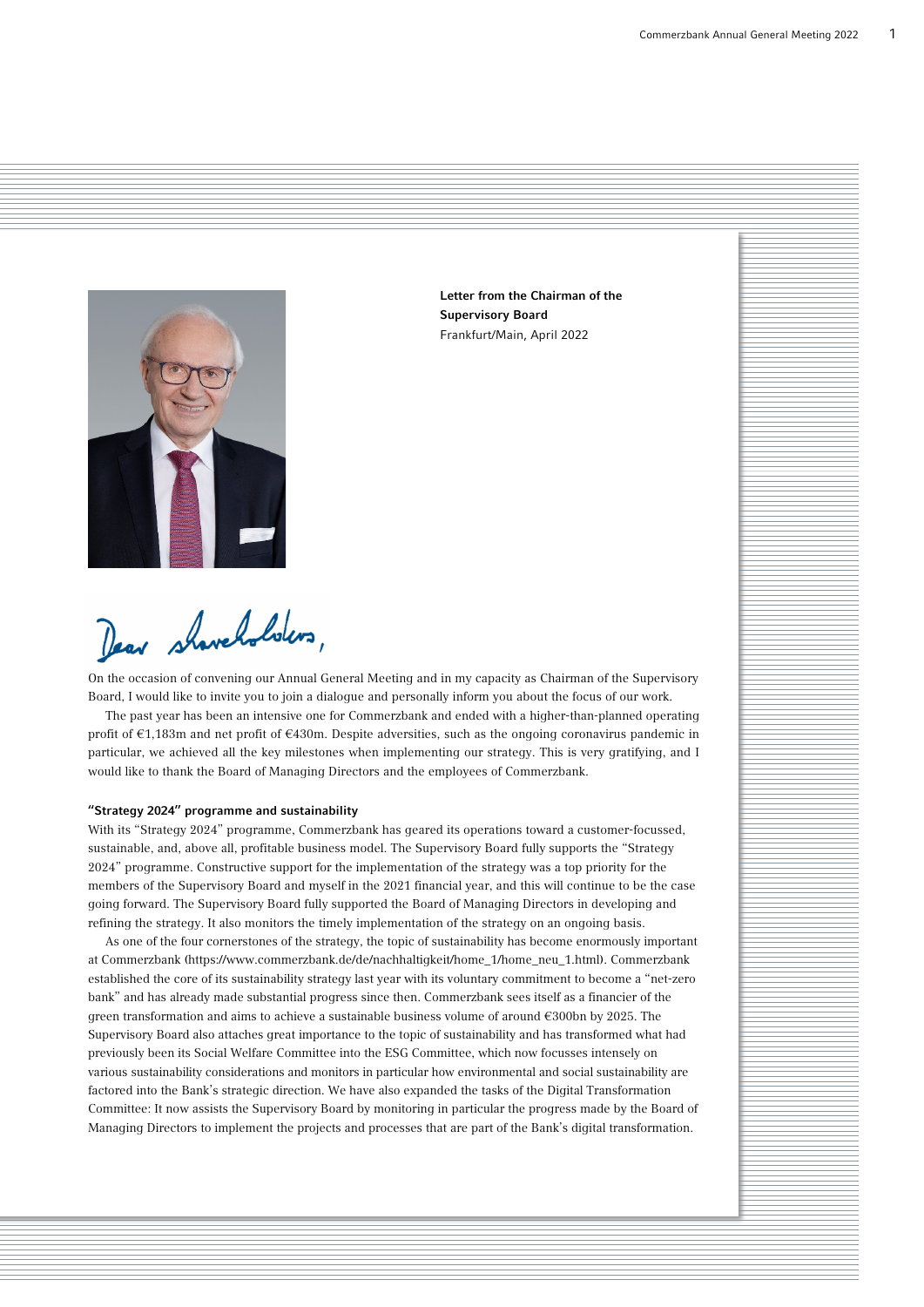## Corporate governance roadshow

As part of my corporate governance roadshow in December 2021, I conducted intensive, constructive discussions with investors about Commerzbank and the work of the Supervisory Board. We have already embraced some of the suggestions and tips that emerged as a result of these discussions. In the planned new remuneration system for the Board of Managing Directors, for example, we have included a requirement that members of the Board must purchase Commerzbank shares in the amount of their basic annual salary and hold them for the entire term of their appointment. We have also significantly increased the transparency in the remuneration report. In particular, the targets and target achievement of the members of the Board of Managing Directors are shown in much greater detail than in previous years. Furthermore, we are taking up investors' suggestion us to shorten the term of office for Supervisory Board members, and we will propose to the 2022 Annual General Meeting that the regular term of office of all Supervisory Board members be reduced to four years. In addition, the Annual General Meeting is to be granted the right to determine an even shorter term of office when electing shareholder representatives, which will enable the Annual General Meeting to stagger the terms of office.

#### Remuneration system for the Board of Managing Directors

As we enhanced the remuneration system for members of the Board of Managing Directors, we placed a deliberate emphasis on reducing complexity and creating clarity and transparency. In future, the Group's target achievement will be determined on the basis of consolidated operating profit, return on tangible equity (NetRoTE) and ESG targets: The operating profit is a simple and transparent measure of the Commerzbank Group's performance. The NetRoTE targets the return on capital, making it particularly important for aligning the interests of the Board of Managing Directors with those of shareholders. Anchoring ESG targets as part of the Group target clearly demonstrates the strategic importance of sustainable corporate governance for Commerzbank.

We also seek to strengthen the performance-oriented mindset among the members of the Board of Managing Directors in order to boost confidence in Commerzbank's ability to deliver on its promises. To that end, a threshold of 60% of the planned operating profit is envisaged for the Group's target achievement in the future. This is intended to take account of the fact that financial success justifying payment of variable remuneration for the Group target only exists above this threshold. Furthermore, in addition to the new shareholding requirement already mentioned above, the share-based portion of variable remuneration will be increased to 60% in future. The further development of the remuneration system for the Board of Managing Directors is therefore intended to provide the best possible support for Commerzbank's successful transformation by ensuring that the remuneration system is optimally adapted to the situation. Details of the new remuneration system planned for members of the Board of Managing Directors are included in the document relating to agenda item 6 and in the remuneration report, which is published on Commerzbank Aktiengesellschaft's website.

## Composition of the Board of Managing Directors and Supervisory Board

Dr. Manfred Knof, who has served as CEO since 1 January 2021, is a chairman who stands for innovation, customer proximity, and cost discipline. He also plays a key role in promoting the topic of sustainability, both in the Bank and in customer business. The Supervisory Board collaborated with Dr. Manfred Knof to enhance the structure of the Board of Managing Directors. For example, our Chief Financial Officer, Dr. Bettina Orlopp, has served as Deputy Chairperson of the Board of Managing Directors since mid-June 2021; this not only contributes to the stability of the Board of Managing Directors, it also ensures its freedom of action at all times. Thomas Schaufler, who just became Commerzbank's new Board member responsible for Private and Small-Business Customers in December 2021, is an experienced and competent expert in the retail banking business. Dr. Jörg Oliveri del Castillo-Schulz has been appointed to the Board of Managing Directors to take over for Jörg Hessenmüller, the Board member responsible for IT and the Delivery Organisation, who left at the end of September. Sabine Schmittroth has announced that she will leave Commerzbank when her contract expires at the end of the current year. Until then, we will find a suitable successor and continue our ongoing efforts to refine the structure of the Board of Managing Directors.